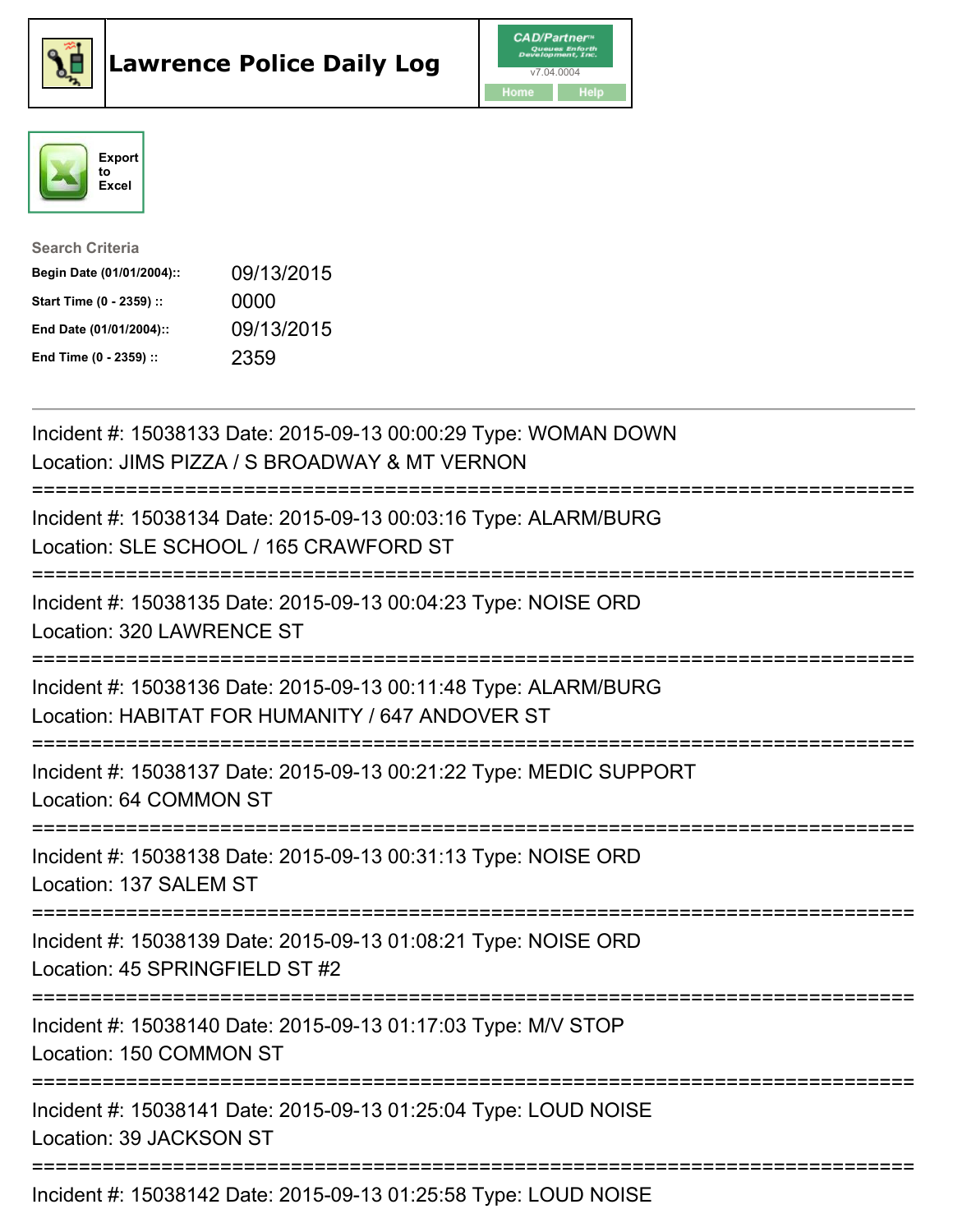| Location: 208 WILLOW ST<br>====================================<br>----------------------------         |
|---------------------------------------------------------------------------------------------------------|
| Incident #: 15038143 Date: 2015-09-13 01:26:33 Type: LOUD NOISE<br>Location: 8 WHITMAN ST               |
| Incident #: 15038144 Date: 2015-09-13 01:27:06 Type: LOUD NOISE<br>Location: 89 GREENWOOD ST            |
| Incident #: 15038145 Date: 2015-09-13 01:27:35 Type: LOUD NOISE<br>Location: 32 KENDRICK ST             |
| Incident #: 15038146 Date: 2015-09-13 01:28:35 Type: FIGHT<br>Location: 175 UNION ST                    |
| Incident #: 15038147 Date: 2015-09-13 01:29:31 Type: ALARM OF FIRE<br>Location: 40 CROSBY ST            |
| Incident #: 15038148 Date: 2015-09-13 01:36:47 Type: M/V STOP<br>Location: COMMON ST & UNION ST         |
| Incident #: 15038149 Date: 2015-09-13 01:38:30 Type: DISTURBANCE<br>Location: DENNYS / 160 WINTHROP AV  |
| Incident #: 15038150 Date: 2015-09-13 01:58:18 Type: LOUD NOISE<br>Location: 19 DORCHESTER ST           |
| Incident #: 15038151 Date: 2015-09-13 02:00:37 Type: LOUD NOISE<br>Location: 7 ACTON ST                 |
| Incident #: 15038152 Date: 2015-09-13 02:02:49 Type: WOMAN DOWN<br>Location: 183 ABBOTT ST              |
| Incident #: 15038153 Date: 2015-09-13 02:05:03 Type: ROBBERY ARMED<br>Location: ALBION ST & KENDRICK ST |
| Incident #: 15038154 Date: 2015-09-13 02:06:54 Type: LOUD NOISE<br><b>Location: 66 KENDRICK ST</b>      |
| Incident #: 15038155 Date: 2015-09-13 02:09:28 Type: MV/BLOCKING<br>Location: 108 HAVERHILL ST          |
| Incident #: 15038156 Date: 2015-09-13 02:23:07 Type: M/V STOP                                           |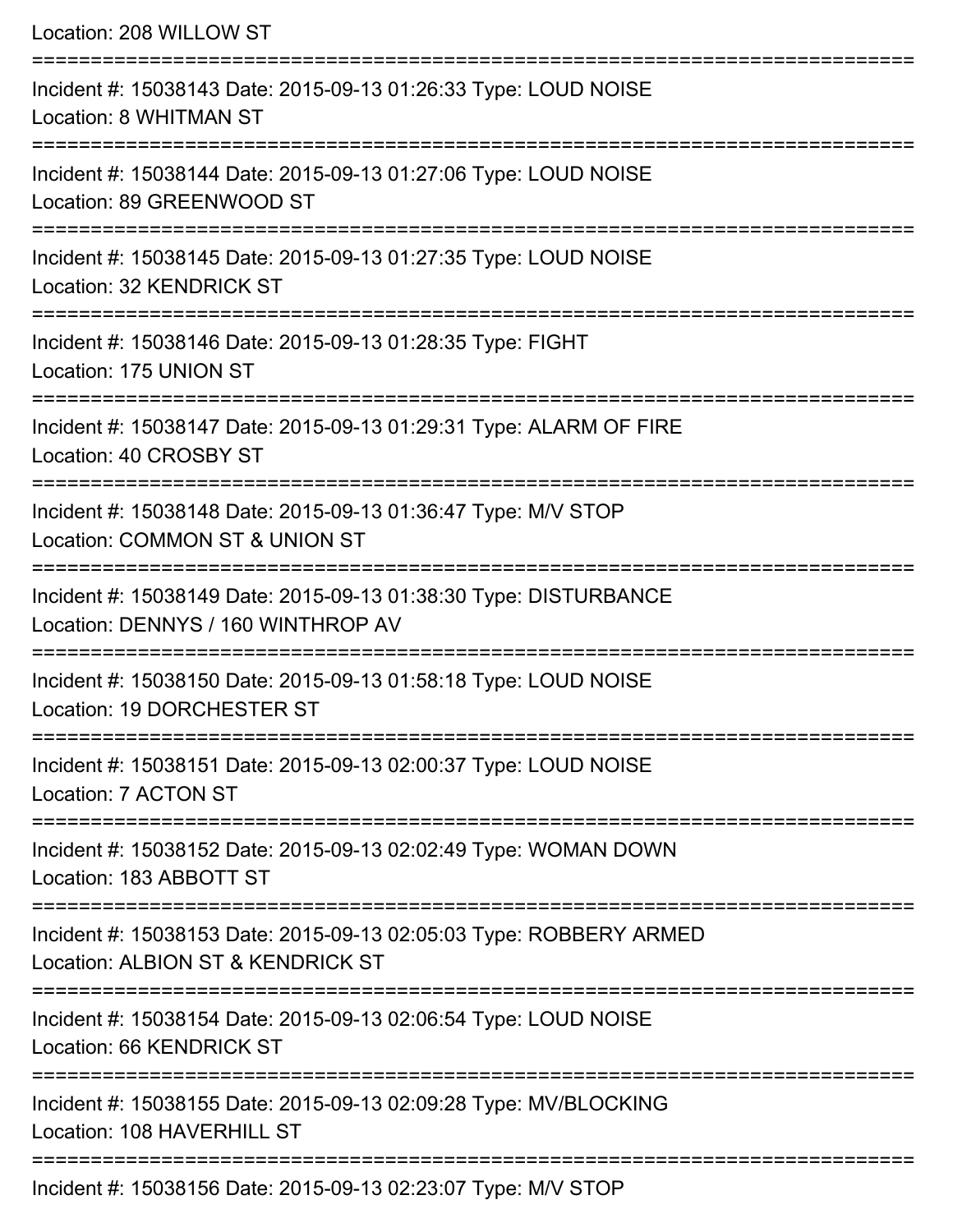| Incident #: 15038157 Date: 2015-09-13 02:23:48 Type: M/V STOP<br>Location: ANDOVER ST & PHILLIPS ST        |
|------------------------------------------------------------------------------------------------------------|
| Incident #: 15038158 Date: 2015-09-13 02:27:17 Type: SPECIAL CHECK<br>Location: 49 BLANCHARD ST            |
| Incident #: 15038159 Date: 2015-09-13 02:30:06 Type: M/V STOP<br>Location: 49 BLANCHARD ST                 |
| Incident #: 15038160 Date: 2015-09-13 02:30:50 Type: LOUD NOISE<br>Location: 185 HIGH ST                   |
| Incident #: 15038161 Date: 2015-09-13 02:35:23 Type: NOISE ORD<br>Location: 52 CRESCENT ST FL 2            |
| Incident #: 15038162 Date: 2015-09-13 02:37:07 Type: M/V STOP<br>Location: PARK ST & SPRUCE ST             |
| Incident #: 15038163 Date: 2015-09-13 02:40:12 Type: DISTURBANCE<br>Location: 43 PARK ST                   |
| Incident #: 15038164 Date: 2015-09-13 02:41:36 Type: FIGHT<br>Location: 40 MECHANIC ST                     |
| Incident #: 15038165 Date: 2015-09-13 02:44:37 Type: LOUD NOISE<br>Location: 141 HAVERHILL ST              |
| Incident #: 15038166 Date: 2015-09-13 02:47:35 Type: M/V STOP<br>Location: CENTRAL BRIDGE / 0 MERRIMACK ST |
| Incident #: 15038167 Date: 2015-09-13 03:08:44 Type: B&E/ATTEMPY<br>Location: 252 FARNHAM ST               |
| Incident #: 15038168 Date: 2015-09-13 03:14:33 Type: SPECIAL CHECK<br>Location: 49 BLANCHARD ST            |
| Incident #: 15038169 Date: 2015-09-13 03:20:07 Type: E911 HANGUP<br>Location: LORIANO / 75 WATER ST        |
| Incident #: 15038170 Date: 2015-09-13 03:27:48 Type: LOUD NOISE                                            |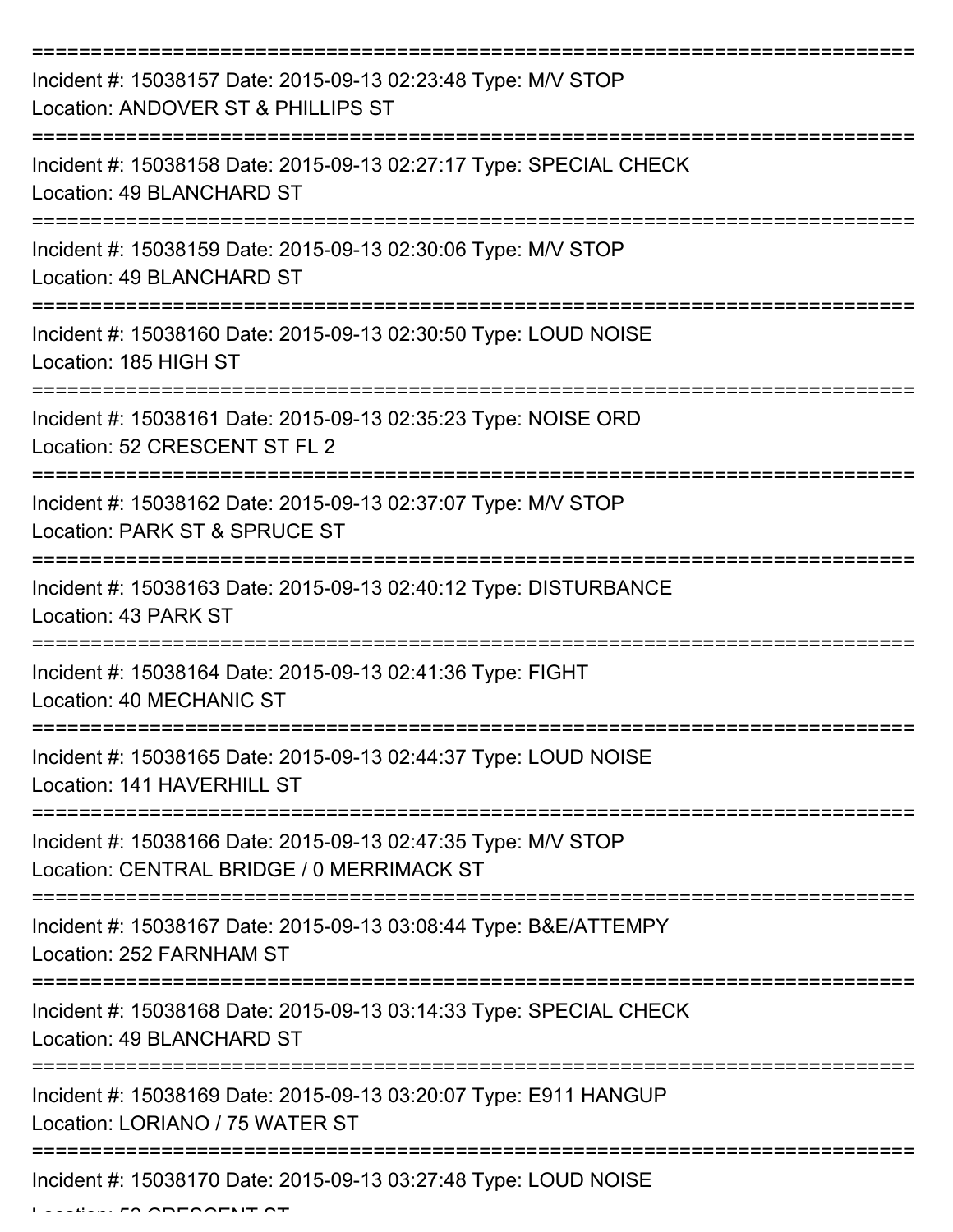| Incident #: 15038171 Date: 2015-09-13 03:30:55 Type: DISTURBANCE<br>Location: JOHN ST & MIDLAND ST   |
|------------------------------------------------------------------------------------------------------|
| Incident #: 15038172 Date: 2015-09-13 03:34:47 Type: DISTURBANCE<br>Location: 65 THORNDIKE ST        |
| Incident #: 15038173 Date: 2015-09-13 03:34:50 Type: M/V STOP<br>Location: CRAWFORD ST & EXETER ST   |
| Incident #: 15038174 Date: 2015-09-13 03:45:13 Type: LOUD NOISE<br>Location: 76 SALEM ST             |
| Incident #: 15038175 Date: 2015-09-13 03:54:23 Type: SPECIAL CHECK<br>Location: 49 BLANCHARD ST      |
| Incident #: 15038176 Date: 2015-09-13 04:06:33 Type: M/V STOP<br>Location: HAVERHILL ST & MAY ST     |
| Incident #: 15038177 Date: 2015-09-13 04:14:26 Type: SHOTS FIRED<br>Location: 139 WEST ST            |
| Incident #: 15038179 Date: 2015-09-13 04:15:48 Type: M/V STOP<br>Location: ROWE ST                   |
| Incident #: 15038178 Date: 2015-09-13 04:16:39 Type: SUS PERS/MV<br>Location: FERN ST & LEXINGTON ST |
| Incident #: 15038180 Date: 2015-09-13 04:24:12 Type: DISTURBANCE<br>Location: 63 BERKELEY ST         |
| Incident #: 15038181 Date: 2015-09-13 04:25:14 Type: DISTURBANCE<br>Location: 99 JACKSON ST #7       |
| Incident #: 15038182 Date: 2015-09-13 04:37:39 Type: TEST QED<br>Location: 99 JACKSON ST             |
| Incident #: 15038183 Date: 2015-09-13 04:42:36 Type: GENERAL SERV<br>Location: PARKER ST & SALEM ST  |
| Incident #: 15038184 Date: 2015-09-13 04:48:16 Type: M/V STOP                                        |

Location: BDOADWAY & CEDAD CT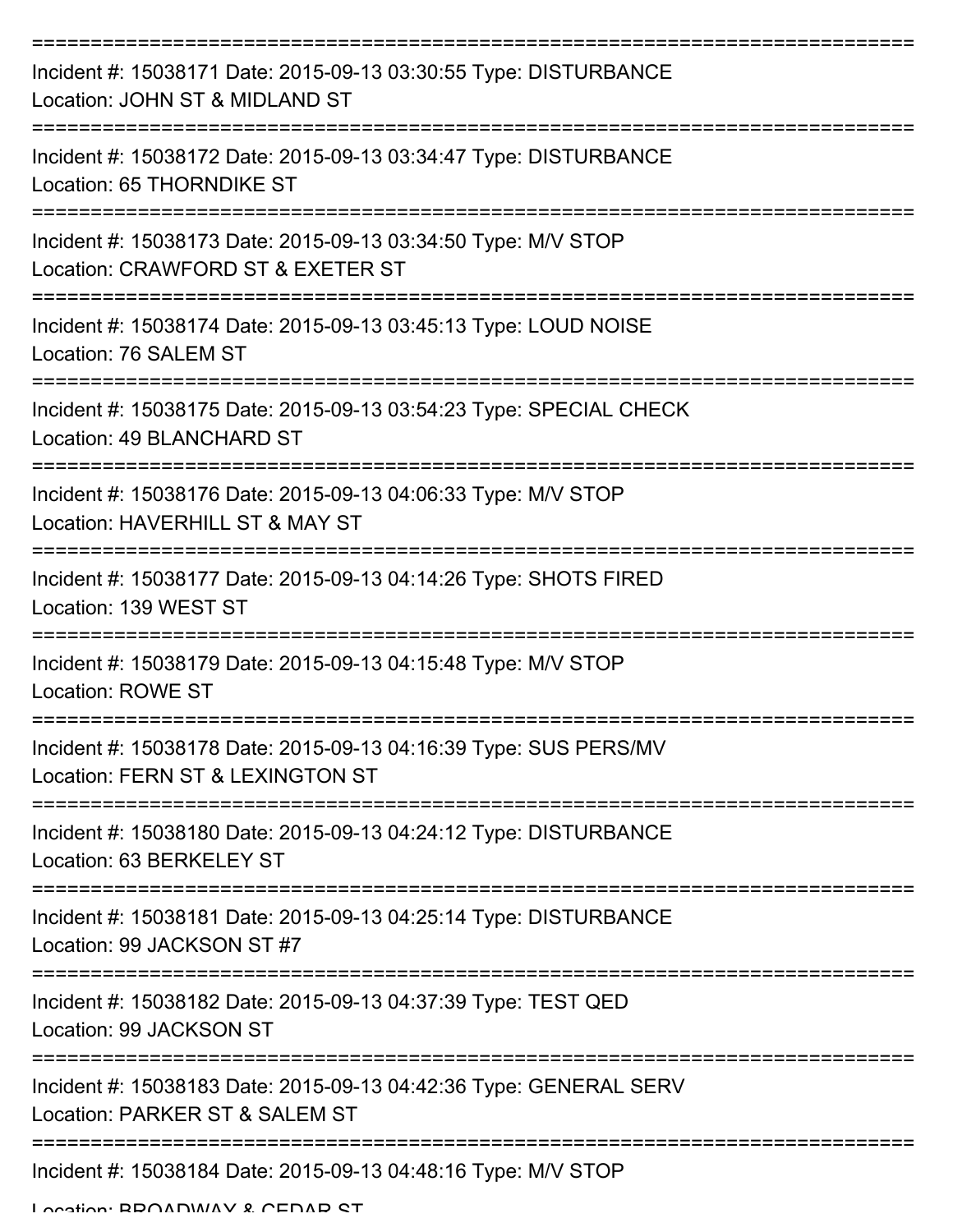| Incident #: 15038185 Date: 2015-09-13 04:51:39 Type: M/V STOP<br>Location: VALLEY FORUM / 654 S UNION ST      |
|---------------------------------------------------------------------------------------------------------------|
| Incident #: 15038186 Date: 2015-09-13 04:53:05 Type: M/V STOP<br>Location: ANDOVER ST & S BROADWAY            |
| Incident #: 15038187 Date: 2015-09-13 05:14:23 Type: M/V STOP<br>Location: LAWRENCE ST & LOWELL ST            |
| Incident #: 15038188 Date: 2015-09-13 05:32:26 Type: DOMESTIC/PAST<br>Location: 48 UNION ST                   |
| Incident #: 15038189 Date: 2015-09-13 06:54:40 Type: AUTO ACC/NO PI<br>Location: HESS GAS / 615 BROADWAY      |
| Incident #: 15038190 Date: 2015-09-13 07:06:57 Type: PARK & WALK<br>Location: BROADWAY                        |
| Incident #: 15038191 Date: 2015-09-13 07:34:42 Type: BUILDING FIRE<br>Location: 183 ABBOTT ST                 |
| Incident #: 15038192 Date: 2015-09-13 08:02:33 Type: ALARMS<br>Location: 80 CAMBRIDGE ST                      |
| Incident #: 15038193 Date: 2015-09-13 08:16:32 Type: LIC PLATE STO<br>Location: 69 LEXINGTON ST               |
| Incident #: 15038194 Date: 2015-09-13 09:17:25 Type: CK WELL BEING<br>Location: 18 GRANVILLE ST               |
| Incident #: 15038195 Date: 2015-09-13 09:29:21 Type: SEX OFF. PAST<br>Location: 32 TREMONT ST                 |
| Incident #: 15038196 Date: 2015-09-13 09:33:43 Type: ALARM/HOLD<br>Location: 5 OAKLAND RD                     |
| Incident #: 15038197 Date: 2015-09-13 09:37:33 Type: ALARM/BURG<br>Location: OLIVER SCHOOL / 183 HAVERHILL ST |
| Incident #: 15038198 Date: 2015-09-13 09:38:41 Type: A&B PAST<br>DAILEV OT 8 DADIZED OT                       |

Location: BAILEY ST & PARKER ST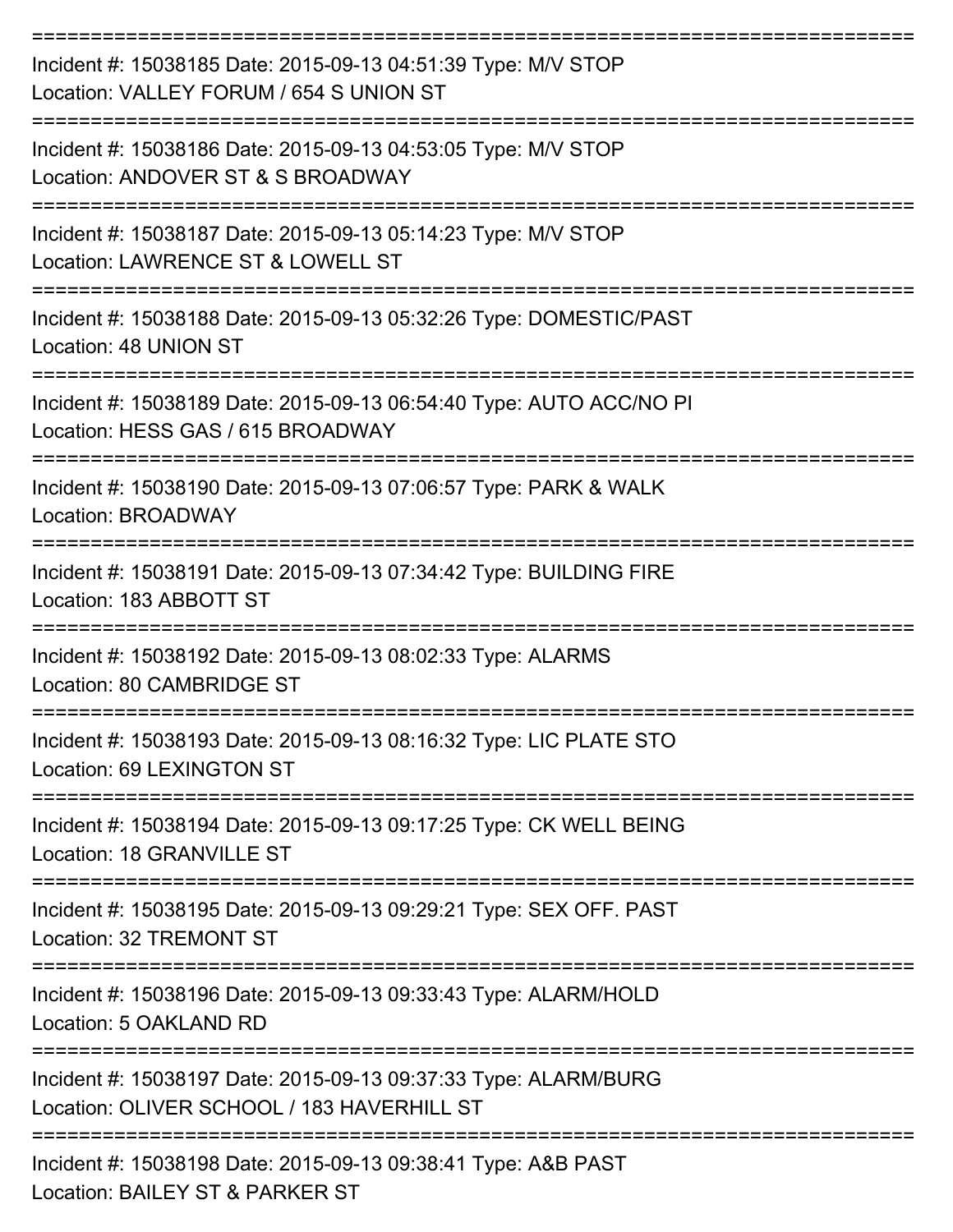| Incident #: 15038199 Date: 2015-09-13 09:40:56 Type: ALARM/BURG<br>Location: 33 FRANKLIN ST                                          |
|--------------------------------------------------------------------------------------------------------------------------------------|
| =====================================<br>Incident #: 15038200 Date: 2015-09-13 09:41:42 Type: ASSIST FIRE<br>Location: 183 ABBOTT ST |
| Incident #: 15038201 Date: 2015-09-13 09:43:39 Type: DRUG VIO<br>Location: 50 BROADWAY                                               |
| Incident #: 15038202 Date: 2015-09-13 10:00:25 Type: TOW OF M/V<br>Location: 330 HAVERHILL ST                                        |
| Incident #: 15038203 Date: 2015-09-13 10:03:13 Type: STOL/MV/PAS<br>Location: 476 RIVERSIDE DR                                       |
| Incident #: 15038204 Date: 2015-09-13 10:14:15 Type: PARK & WALK<br>Location: BRADFORD ST & BROADWAY                                 |
| :====================<br>Incident #: 15038205 Date: 2015-09-13 10:23:14 Type: TOW OF M/V<br>Location: 354 LOWELL ST                  |
| Incident #: 15038206 Date: 2015-09-13 10:24:21 Type: DOMESTIC/PROG<br>Location: CHESTER ST & S BROADWAY                              |
| Incident #: 15038207 Date: 2015-09-13 10:42:45 Type: AUTO ACC/NO PI<br>Location: 375 HAVERHILL ST                                    |
| Incident #: 15038208 Date: 2015-09-13 10:52:49 Type: M/V STOP<br>Location: 430 S CANAL ST                                            |
| Incident #: 15038209 Date: 2015-09-13 10:58:20 Type: M/V STOP<br>Location: BROADWAY & ESSEX ST                                       |
| Incident #: 15038210 Date: 2015-09-13 11:01:04 Type: UNWANTEDGUEST<br>Location: 75 WATER ST                                          |
| Incident #: 15038212 Date: 2015-09-13 11:04:05 Type: WARRANT SERVE<br>Location: 169 HAVERHILL ST                                     |
| Incident #: 15038211 Date: 2015-09-13 11:05:22 Type: B&E/PAST<br>Location: 22 ORCHARD ST                                             |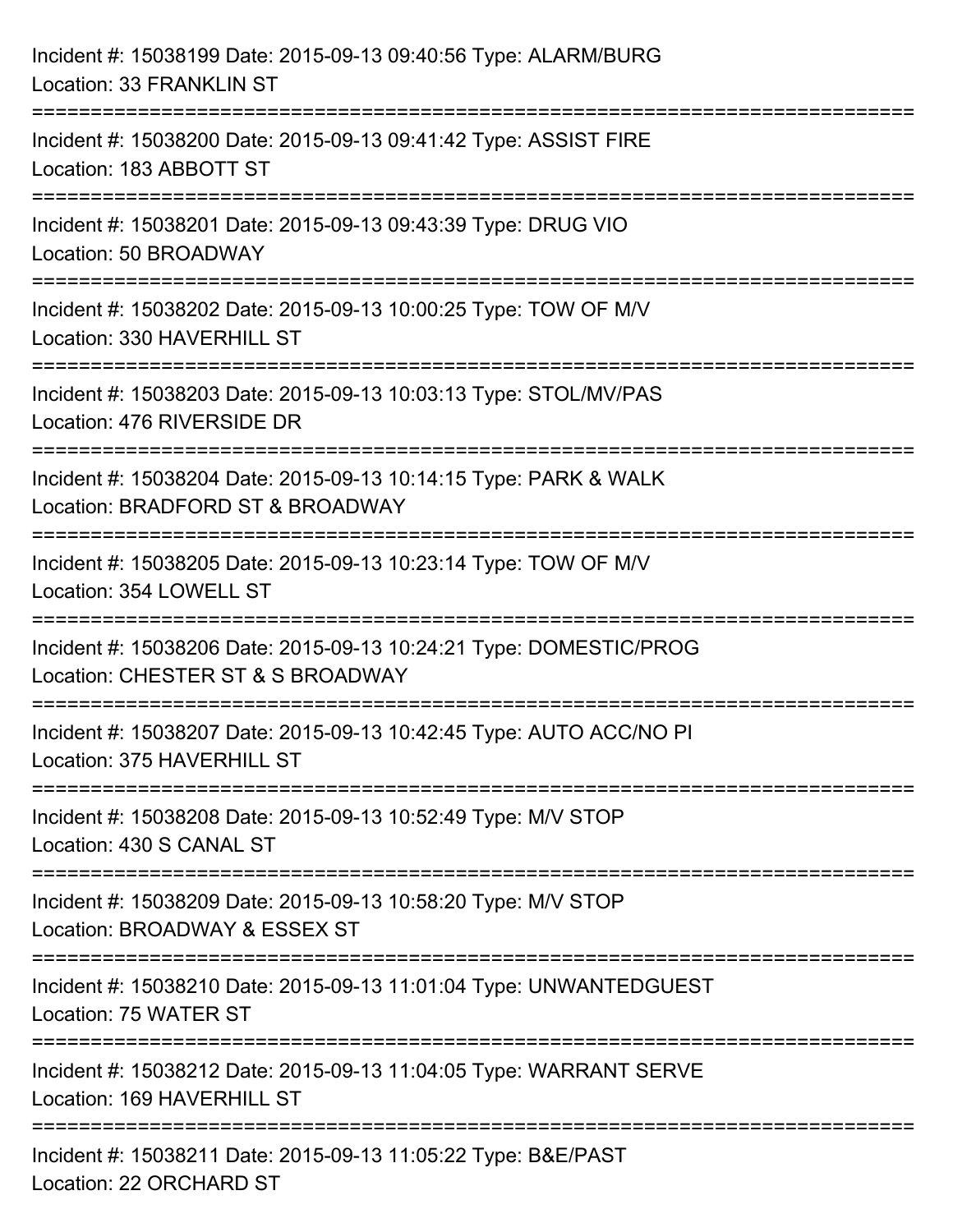| Incident #: 15038213 Date: 2015-09-13 11:14:34 Type: LARCENY/PAST<br>Location: 100 FOSTER ST                                                 |
|----------------------------------------------------------------------------------------------------------------------------------------------|
| ====================================<br>Incident #: 15038214 Date: 2015-09-13 11:30:59 Type: M/V STOP<br>Location: HAVERHILL ST & NEWBURY ST |
| Incident #: 15038215 Date: 2015-09-13 11:38:02 Type: ALARM/BURG<br>Location: OLIVER SCHOOL / 183 HAVERHILL ST<br>:========================== |
| Incident #: 15038216 Date: 2015-09-13 11:46:46 Type: B&E/PROG<br>Location: 287 S BROADWAY                                                    |
| Incident #: 15038217 Date: 2015-09-13 11:54:09 Type: DOMESTIC/PROG<br>Location: 6 INMAN ST #24                                               |
| Incident #: 15038218 Date: 2015-09-13 12:07:53 Type: MEDIC SUPPORT<br>Location: 42 MT VERNON CIR                                             |
| Incident #: 15038219 Date: 2015-09-13 12:30:55 Type: DOMESTIC/PROG<br>Location: 18 MELROSE ST FL 2                                           |
| Incident #: 15038220 Date: 2015-09-13 12:55:45 Type: ALARM/BURG<br>Location: SLE SCHOOL / 165 CRAWFORD ST                                    |
| Incident #: 15038221 Date: 2015-09-13 13:16:35 Type: MEDIC SUPPORT<br>Location: 320 E HAVERHILL ST                                           |
| Incident #: 15038222 Date: 2015-09-13 13:29:09 Type: NOTIFICATION<br>Location: 25 BEVEL ST                                                   |
| Incident #: 15038223 Date: 2015-09-13 13:32:21 Type: GENERAL SERV<br>Location: WINTHROP AV                                                   |
| Incident #: 15038224 Date: 2015-09-13 13:35:19 Type: ALARM/BURG<br>Location: BRODIE INDUSTRIAL TRUCKS / 10 BALLARD RD                        |
| Incident #: 15038225 Date: 2015-09-13 13:41:37 Type: DISTURBANCE<br>Location: WEATHERBEE SCHOOL / 75 NEWTON ST                               |
| Incident #: 15038226 Date: 2015-09-13 13:54:02 Type: 911 HANG UP<br>Location: 48 DUCKETT AV                                                  |

===========================================================================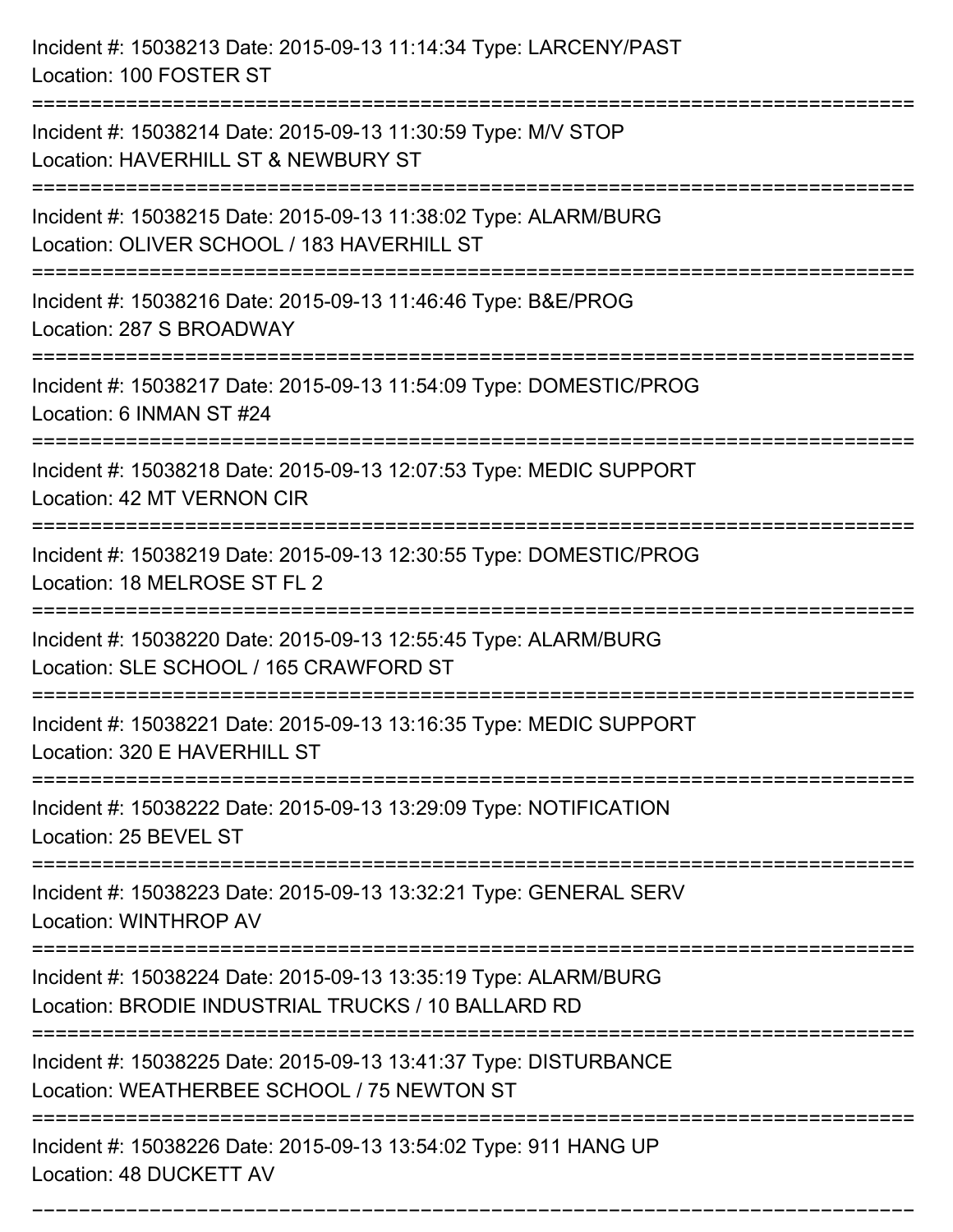| Incident #: 15038227 Date: 2015-09-13 13:55:45 Type: DISTURBANCE<br>Location: ANDOVER ST & GLENN ST<br>-------------------- |
|-----------------------------------------------------------------------------------------------------------------------------|
| Incident #: 15038228 Date: 2015-09-13 14:05:54 Type: LARCENY/PAST<br>Location: 276 BROADWAY                                 |
| Incident #: 15038229 Date: 2015-09-13 14:29:11 Type: ROBBERY PAST<br>Location: 46 MORTON ST<br>:=======================     |
| Incident #: 15038230 Date: 2015-09-13 14:34:34 Type: NOISE ORD<br>Location: 37 BOWDOIN ST                                   |
| Incident #: 15038231 Date: 2015-09-13 14:58:03 Type: SHOPLIFTING<br>Location: CVS / 266 BROADWAY<br>================        |
| Incident #: 15038232 Date: 2015-09-13 15:02:04 Type: STOL/MV/PAS<br>Location: 53 CAMBRIDGE ST                               |
| Incident #: 15038233 Date: 2015-09-13 15:10:42 Type: SUS PERS/MV<br>Location: 18 ROWE ST                                    |
| Incident #: 15038235 Date: 2015-09-13 15:36:23 Type: DRUG VIO<br>Location: SOUTH COMMON / null                              |
| Incident #: 15038234 Date: 2015-09-13 15:36:57 Type: MEDIC SUPPORT<br>Location: 15 WALNUT ST<br>-------------------         |
| Incident #: 15038236 Date: 2015-09-13 15:40:23 Type: DISORDERLY<br>Location: MCDONALDS / 50 BROADWAY                        |
| Incident #: 15038237 Date: 2015-09-13 15:49:11 Type: AUTO ACC/NO PI<br>Location: S UNION ST & WINTHROP AV                   |
| Incident #: 15038238 Date: 2015-09-13 16:03:47 Type: HIT & RUN M/V<br>Location: 120 BUTLER ST                               |
| Incident #: 15038239 Date: 2015-09-13 16:20:00 Type: E911 HANGUP<br>Location: 34 COOLIDGE ST FL 2ND                         |
| Incident #: 15038240 Date: 2015-09-13 16:20:20 Type: KEEP PEACE<br>Location: 4 LOGAN ST                                     |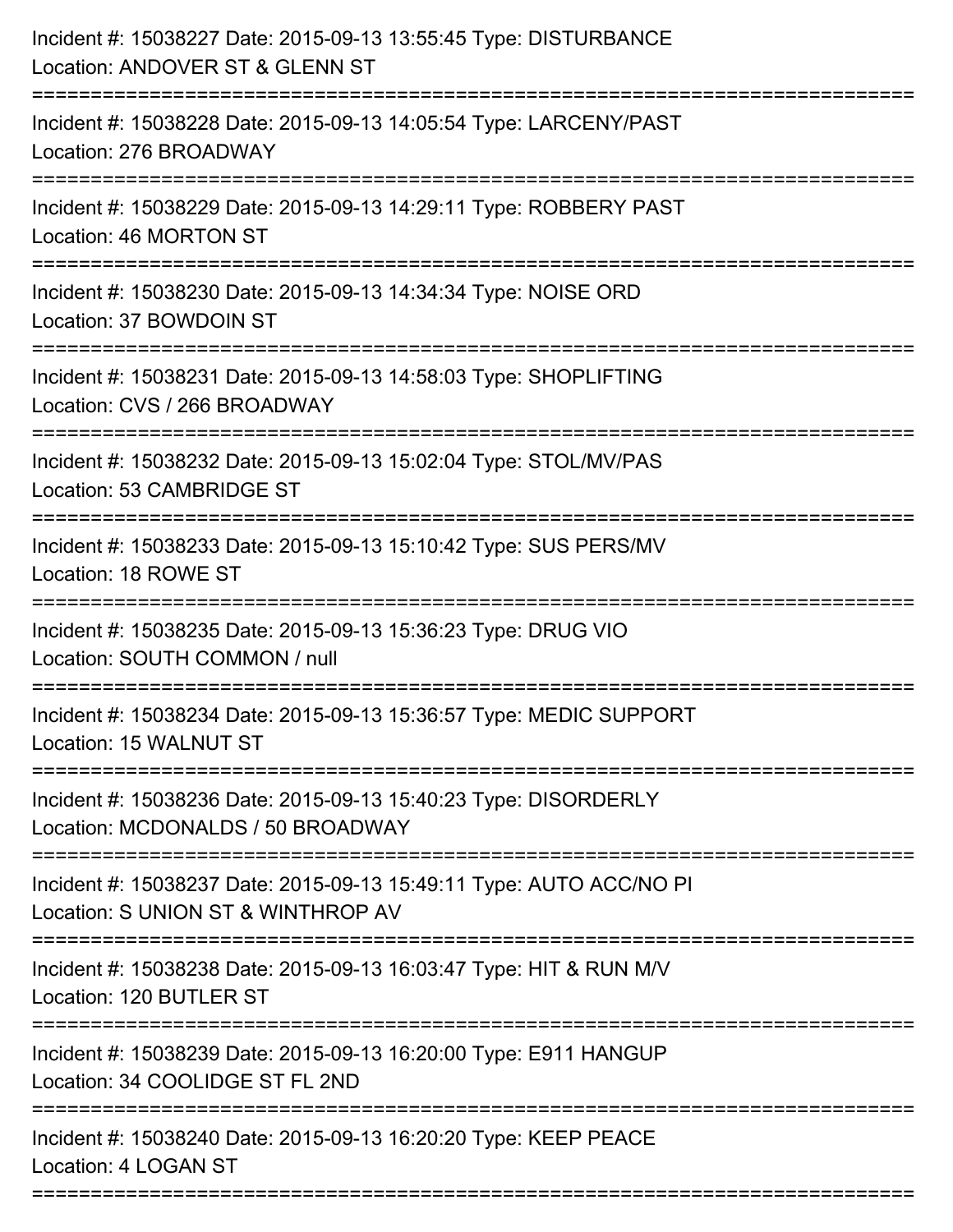Location: 28 SUMMER ST FL 3

| Incident #: 15038242 Date: 2015-09-13 16:46:52 Type: M/V STOP<br>Location: AMHERST ST & DAVIS ST        |
|---------------------------------------------------------------------------------------------------------|
| Incident #: 15038243 Date: 2015-09-13 16:51:06 Type: CK WELL BEING<br>Location: ESSEX ST & JACKSON ST   |
| Incident #: 15038244 Date: 2015-09-13 16:52:10 Type: M/V STOP<br>Location: 25 MARSTON ST                |
| Incident #: 15038245 Date: 2015-09-13 17:15:49 Type: HIT & RUN M/V<br>Location: 34 KENDALL ST           |
| Incident #: 15038246 Date: 2015-09-13 17:27:23 Type: M/V STOP<br>Location: COMMON ST & JACKSON ST       |
| Incident #: 15038247 Date: 2015-09-13 17:35:47 Type: M/V STOP<br>Location: BAILEY ST & S UNION ST       |
| Incident #: 15038248 Date: 2015-09-13 17:36:43 Type: M/V STOP<br>Location: 181 ARLINGTON ST             |
| Incident #: 15038249 Date: 2015-09-13 17:43:14 Type: M/V STOP<br>Location: S BROADWAY & SHATTUCK ST     |
| Incident #: 15038250 Date: 2015-09-13 17:49:53 Type: M/V STOP<br>Location: COMMON ST & FRANKLIN ST      |
| Incident #: 15038251 Date: 2015-09-13 17:51:31 Type: M/V STOP<br>Location: BAILEY ST & OSGOOD ST        |
| Incident #: 15038252 Date: 2015-09-13 17:52:11 Type: M/V STOP<br>Location: EBLEN FASHION / 490 ESSEX ST |
| Incident #: 15038253 Date: 2015-09-13 17:58:20 Type: M/V STOP<br>Location: ESSEX ST & UNION ST          |
| Incident #: 15038254 Date: 2015-09-13 18:04:31 Type: M/V STOP<br>Location: 99 ESSEX ST                  |
|                                                                                                         |

Incident #: 15038255 Date: 2015 09 13 18:06:10 Type: M/V STOP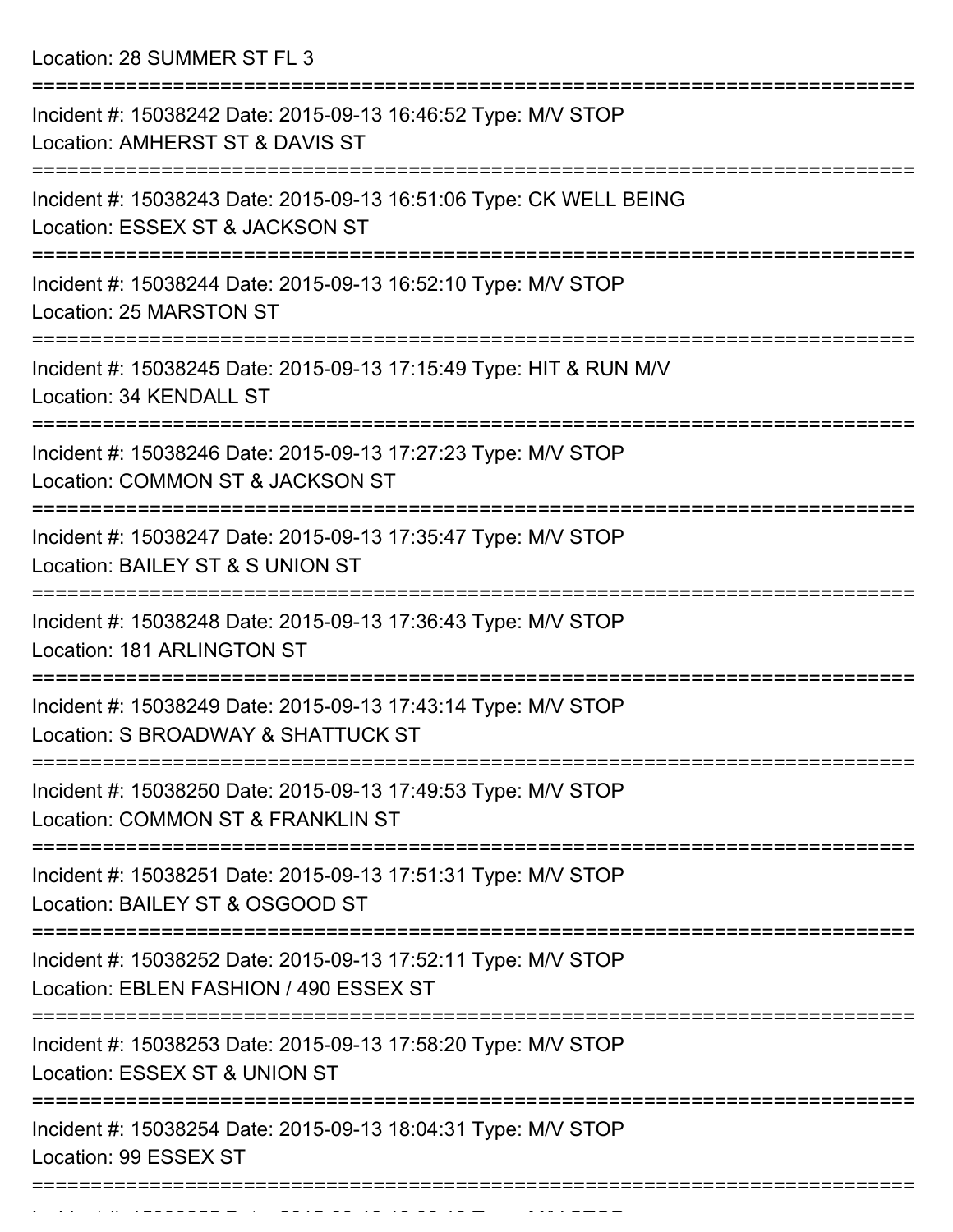| Incident #: 15038256 Date: 2015-09-13 18:14:46 Type: M/V STOP<br>Location: GREENFIELD ST & OSGOOD ST      |
|-----------------------------------------------------------------------------------------------------------|
| Incident #: 15038257 Date: 2015-09-13 18:17:30 Type: M/V STOP<br>Location: 62 MARGIN ST                   |
| Incident #: 15038258 Date: 2015-09-13 18:29:07 Type: M/V STOP<br>Location: BROADWAY & ESSEX ST            |
| Incident #: 15038259 Date: 2015-09-13 18:39:07 Type: LOUD NOISE<br>Location: 264 PROSPECT ST              |
| Incident #: 15038260 Date: 2015-09-13 18:44:00 Type: M/V STOP<br>Location: 66 PARKER ST                   |
| Incident #: 15038261 Date: 2015-09-13 18:49:54 Type: UNWANTEDGUEST<br>Location: 294 PARK ST FL 2          |
| Incident #: 15038262 Date: 2015-09-13 18:54:42 Type: M/V STOP<br>Location: 77 S UNION ST                  |
| Incident #: 15038264 Date: 2015-09-13 19:07:14 Type: MEDIC SUPPORT<br>Location: 45 TRENTON ST #1          |
| Incident #: 15038263 Date: 2015-09-13 19:07:33 Type: M/V STOP<br>Location: ABBOTT ST & OSGOOD ST          |
| Incident #: 15038265 Date: 2015-09-13 19:08:52 Type: UNATENEDCHILD<br>Location: 344 HAMPSHIRE ST          |
| Incident #: 15038266 Date: 2015-09-13 19:10:20 Type: MEDIC SUPPORT<br>Location: 56 CHESTER ST #1          |
| Incident #: 15038267 Date: 2015-09-13 19:15:47 Type: ALARMS<br>Location: CEPEDA RESD. / 26 WOODLAND CT #A |
| Incident #: 15038268 Date: 2015-09-13 19:35:00 Type: DOMESTIC/PROG<br>Location: 63 BEACON ST #1           |
|                                                                                                           |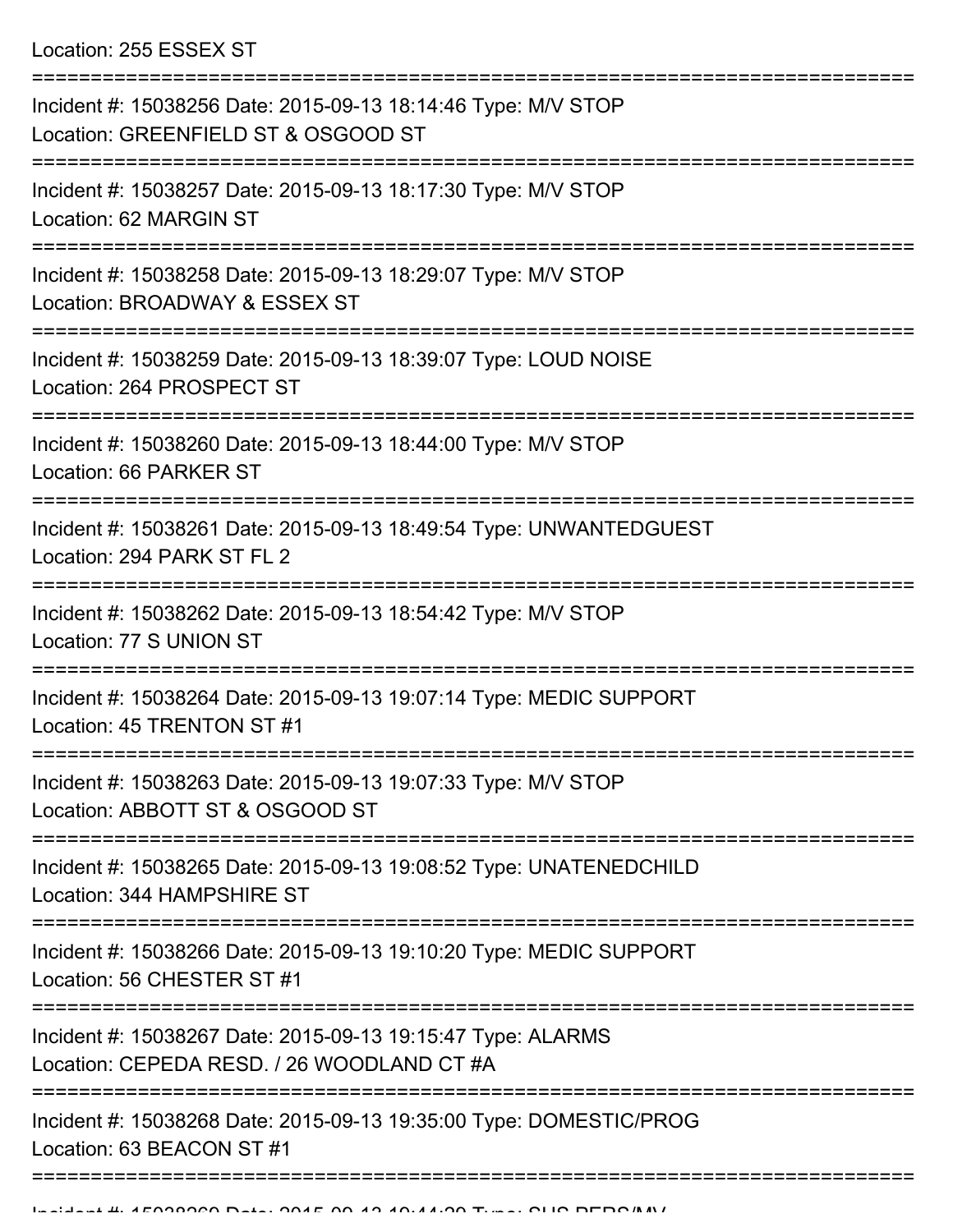Location: 190 ANDOVER

| Incident #: 15038270 Date: 2015-09-13 19:58:00 Type: HIT & RUN M/V<br>Location: 73 WINTHROP AV                                                                                   |
|----------------------------------------------------------------------------------------------------------------------------------------------------------------------------------|
| Incident #: 15038271 Date: 2015-09-13 20:06:34 Type: NOISE ORD<br>Location: ANDOVER ST & FOSTER ST                                                                               |
| Incident #: 15038272 Date: 2015-09-13 20:11:34 Type: NOISE ORD<br>Location: 191 ANDOVER ST FL 2ND                                                                                |
| Incident #: 15038273 Date: 2015-09-13 20:13:40 Type: LOUD NOISE<br>Location: 91 GREENWOOD ST                                                                                     |
| Incident #: 15038274 Date: 2015-09-13 20:36:25 Type: M/V STOP<br>Location: LAWRENCE ST & MAPLE ST                                                                                |
| Incident #: 15038275 Date: 2015-09-13 20:53:34 Type: M/V STOP<br>Location: 99 HAMPSHIRE ST                                                                                       |
| Incident #: 15038276 Date: 2015-09-13 20:54:44 Type: M/V STOP<br>Location: 425 MARKET ST                                                                                         |
| Incident #: 15038277 Date: 2015-09-13 21:09:37 Type: M/V STOP<br>Location: ANDOVER ST & FOSTER ST                                                                                |
| Incident #: 15038278 Date: 2015-09-13 21:09:41 Type: LOUD NOISE<br>Location: 1 MILL ST                                                                                           |
| Incident #: 15038279 Date: 2015-09-13 21:21:32 Type: STOL/MV/PAS<br>Location: 59 FERRY ST                                                                                        |
| Incident #: 15038280 Date: 2015-09-13 21:32:51 Type: MEDIC SUPPORT<br>Location: 66 WILLOW ST                                                                                     |
| Incident #: 15038281 Date: 2015-09-13 21:42:26 Type: NOISE ORD<br>Location: 23 KENDRICK ST                                                                                       |
| Incident #: 15038282 Date: 2015-09-13 21:50:29 Type: RECOV/STOL/MV<br>Location: ALLSTON ST & HIGH ST                                                                             |
| $I_{\text{no}}$ ident # $I_{\text{no}}$ 45030303 Deter 2045 00.43.34 $\text{F}_{\text{no}}$ 44.5644 $\text{T}_{\text{no}}$ $\text{M}$ $\text{N}$ $\text{C}$ $\text{T}$ $\bigcap$ |

Incident #: 15038283 Date: 2015-09-13 21:56:14 Type: M/V STOP